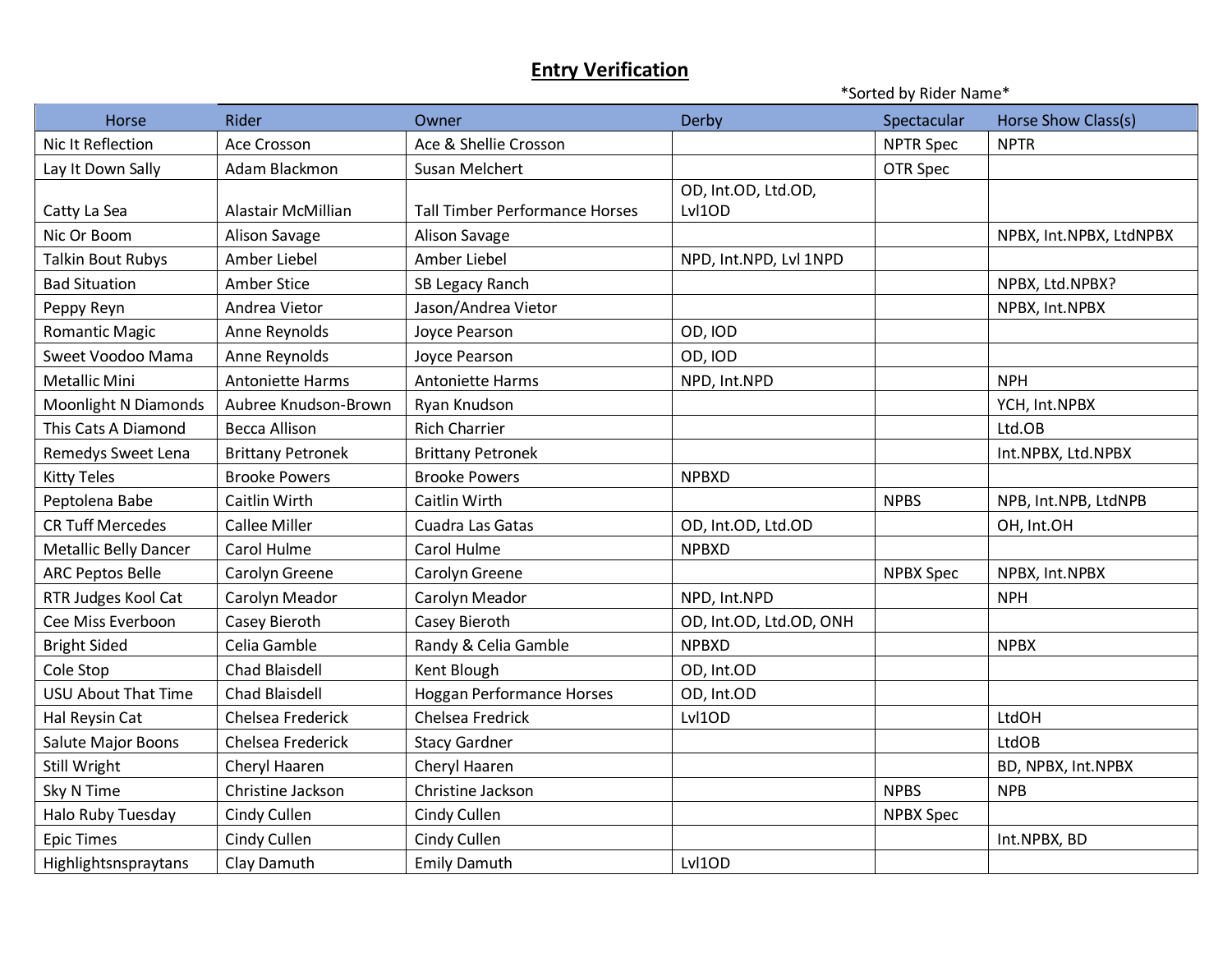|                              |                         |                      | *Sorted by Rider Name*  |                  |                         |
|------------------------------|-------------------------|----------------------|-------------------------|------------------|-------------------------|
| Horse                        | Rider                   | Owner                | Derby                   | Spectacular      | Horse Show Class(s)     |
| <b>Remember The Boon</b>     | Clay Roeser             | Sliding J Ranch      | OD, Int.OD, ONHD        |                  |                         |
| Lil Stormy Jonez             | Clay Roeser             | Sliding J Ranch      | OD, Int.OD              |                  |                         |
| Meradas Reyvenge             | Clay Roeser             | <b>Bernie Kelly</b>  | OD, Int.OD              |                  | OH, Int.OH              |
| <b>CR Tuff Catty Dual</b>    | Cody Hanson             | Erin Willoughby      | Lvl1OD                  |                  |                         |
| Shiners Voodoo Doll          | Cody Hanson             | Ellie Willoughby     | Lvl1OD                  |                  |                         |
| <b>RTR Justice N Jazz</b>    | Cody Hanson             | Ellie Willoughby     | Lvl1OD                  |                  |                         |
| Metallic O Lena 15           | Connie L Marvik         | Connie L Marvik      |                         |                  | NPBX, Int.NPBX, LtdNPBX |
| RTR This Kat Wood            | Cori Shields            | Cori Shields         | NPD, Int.NPD            |                  |                         |
| Very Handy Remedy            | Corina Curtis           | Corina Curtis        |                         |                  | Int.NPB, LtdNPB         |
| <b>Xtra Shiners Affairs</b>  | Dan Roeser              | <b>Rich Charrier</b> |                         | OBS, Int.OBS     | OB, Int.OB              |
| Hesa Travelin Cat            | Dan Roeser              | <b>Rich Charrier</b> | OD, Int.OD              |                  |                         |
| <b>Metallic Belly Dancer</b> | Dan Roeser              | Carol Hulme          | OD, Int.OD, ONHD        |                  |                         |
| <b>Metallic Dunit Fancy</b>  | Dana Vineyard           | Dana Vineyard        |                         | <b>NPBX Spec</b> |                         |
| Watch My Bud                 | Danielle Holzer Burkitt | Danielle Holzer      |                         | <b>NPBX Spec</b> | BD, Int.NPBX            |
| Miss N Time                  | Debby Sanguinetti       | Debby Sanguinetti    | <b>NPBXD</b>            |                  |                         |
| Chelano                      | Debby Sanguinetti       | Debby Sanguinetti    |                         | <b>NPBS</b>      | NPB, Int.NPB            |
| Ice Wynnd Fire               | Delinda Jokela          | Delinda Jokela       |                         | <b>NPBX Spec</b> | NPBX, BD                |
| Chexy Tomcat                 | Dorian DiNardo          | Dorian DiNardo       |                         | <b>NPTR Spec</b> | NPTR, Int.NPB, LtdNPB   |
| <b>RR Metallic Man</b>       | Doris Harwood           | Jeffrey Harwood      |                         |                  | NPBX, LtdNPBX, BD       |
| Tequila N Tang               | <b>Edward Walsh</b>     | <b>Edward Walsh</b>  | NPD, Int.NPD            |                  |                         |
| TheCatsOuttaTheHat           | Elizabeth Clary         | Dark Horse Inc.      | <b>NPBXD</b>            |                  |                         |
| Smart Lil Richochet          | Emma Pust               | Emma Pust            | Lvl1OD                  |                  |                         |
| You Rang                     | Flint Lee               | Janet Kubichek       | OD, Int.OD, LtdOD, ONHD |                  | OH, Int.OH, LOH         |
| Hollywood H                  | <b>Garrett Allen</b>    | Suzy Allen           |                         |                  | YthBX                   |
| Lenas Smart Maketai          | Garrett Hutchison       | ST Ranch             |                         |                  | Ltd.OB                  |
| Dualin R Macho               | Harley Pennington       | Chelsea Fredrick     |                         |                  | YthBX                   |
| All Star Smart Doc           | Heidi Olson             | Heidi Olson          |                         | <b>NPBS</b>      | Ltd.NPB                 |
| Some Kinda Kit Kat           | Heidi Van Stone         | Sliding J Ranch      | <b>NPBXD</b>            |                  | NPBX, Int.NPBX          |
| Lil Stormy Jonez             | Heidi Van Stone         | Sliding J Ranch      |                         |                  | NPBX, Int.NPBX          |
| <b>Blinded By The Storm</b>  | Jace Sheridan           | Jace Sheridan        | NPD, Int.NPD, Lvl 1NPD  |                  |                         |
| Wanta Be Stylish             | Jace Sheridan           | Jace Sheridan        |                         | <b>NPB</b> Spec  | Int.NPB, LtdNPB         |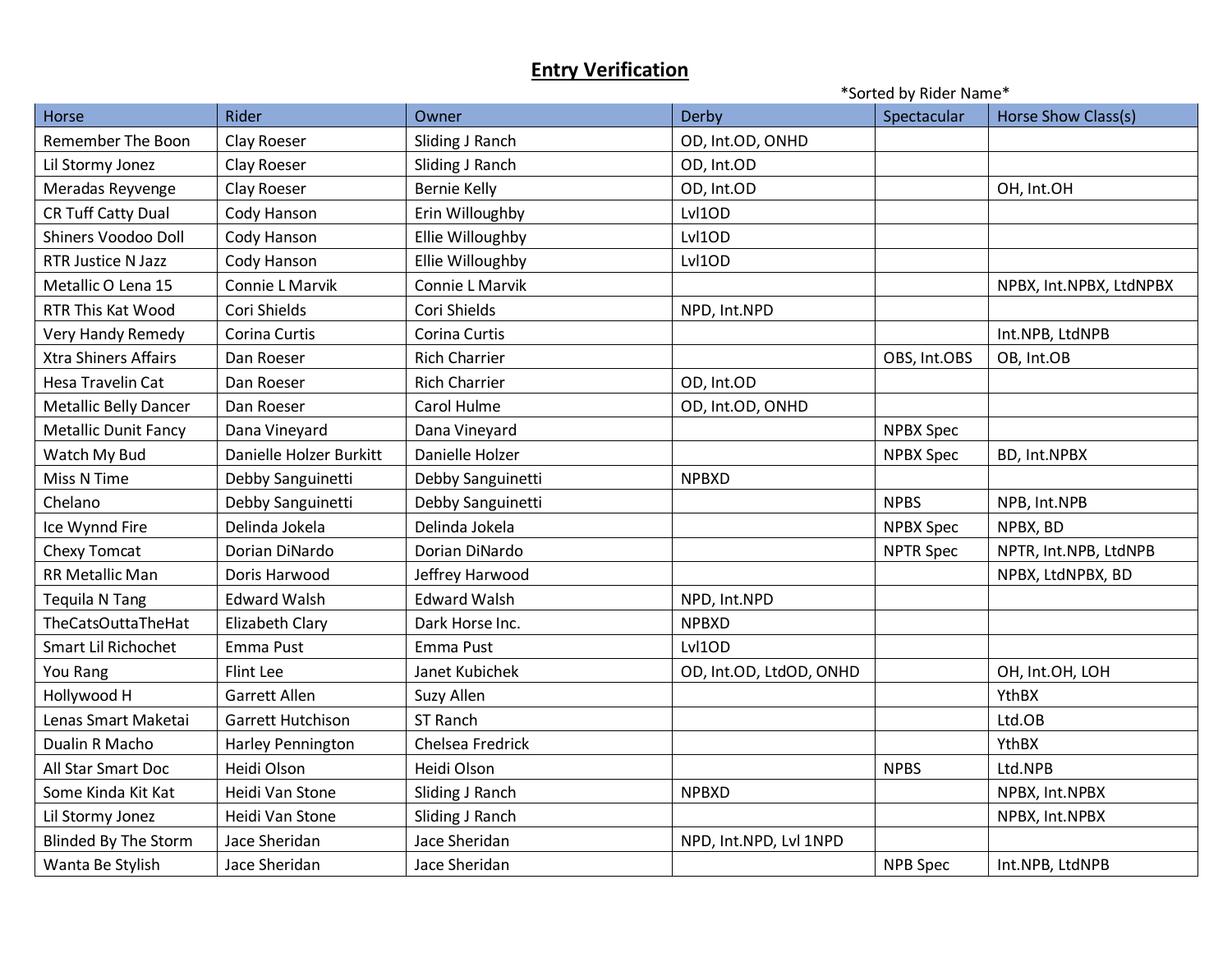|                            |                      |                                   | *Sorted by Rider Name*  |                  |                        |  |
|----------------------------|----------------------|-----------------------------------|-------------------------|------------------|------------------------|--|
| Horse                      | Rider                | Owner                             | <b>Derby</b>            | Spectacular      | Horse Show Class(s)    |  |
| Shine A Lil Light          | Jake Telford         | Linda Tayne                       |                         | OTR Spec         | <b>OTR</b>             |  |
| <b>RTR All Rise</b>        | Jake Telford         | Loren Macey & James Baker         | OD, ONHD                |                  |                        |  |
| CR Woody Dig It            | Jake Telford         | SB Legacy Ranch                   | OD                      |                  |                        |  |
| Hail Cat                   | Jake Telford         | <b>Brandon Meyer</b>              | OD                      |                  |                        |  |
| <b>Bettin Blind</b>        | James Milum          | Deborah Wattenburg                | OD, Int.OD, Ltd.OD      |                  |                        |  |
| <b>Steady Eddie</b>        | James Milum          | Kevin Wood                        |                         | OTR Spec         |                        |  |
| Reyzd For Primetime        | James Milum          | Kerri Fenimore Milum              | ONHD                    |                  |                        |  |
| <b>Wicked Echos</b>        | James Milum          | Deborah Wattenburg                |                         | OTR Spec         |                        |  |
| Lil John Henry             | Jamie Shumaker       | Jamie Shumaker                    |                         | <b>NPBX Spec</b> | NPBX, IntNPBX, BD      |  |
| <b>Bobs Diesel Cat</b>     | Jeffrey Harwood      | Doris Harwood                     |                         |                  | NPBX, LtdNPBX, BD      |  |
| <b>RTR Mystery Witness</b> | Jeremy Meador        | <b>Redtail Ranch Perf. Horses</b> | OD, Int.OD, ONHD        |                  |                        |  |
| <b>Boonshine Gin</b>       | Jeremy Meador        | Julie Masner                      | OD, Int.OD, ONHD        |                  | OH, Int.OH             |  |
| <b>Upper Class Cat</b>     | Jeremy Meador        | Redtail Ranch Perf. Horses        |                         | OBS, Int.OBS     | OB, Int.OB             |  |
| Rey Below Zero             | Jim Spence           | Patsy Walsh                       |                         | OTR Spec         | <b>OTR</b>             |  |
| Holly Chet                 | Jim Spence           | Pamela Davini                     | OD, Int.OD              |                  |                        |  |
| <b>Matador Chex</b>        | Joleen Smith         | Joleen Smith                      |                         |                  | NPBX, IntNPBX, LNPBX   |  |
| That Sly Pearl             | Jon Roeser           | Anisha Kumar                      |                         | OBS, Int.OBS     | OB, Int.OB             |  |
| Hesa Lenas Cat             | Jon Roeser           | ST Ranch                          | OD, Int.OD              |                  |                        |  |
| Magic Fox                  | Jon Roeser           | Elizabeth Silvas Firestone        |                         |                  | <b>OTR</b>             |  |
| Hughes This Chic           | Jon Roeser           | SB Legacy Ranch                   | OD, Int.OD              |                  |                        |  |
| Playin In Color            | Josie Coughlin       | Josie Coughlin                    |                         | <b>NPBX Spec</b> | BD, Int.NPBX, Ltd.NPBX |  |
| <b>Just Magical</b>        | <b>Justine Munns</b> | <b>Justine Munns</b>              | Lvl1OD                  |                  |                        |  |
| Miss Solano Cat            | <b>Karnell Perry</b> | <b>RK Perry</b>                   |                         | <b>NPBS</b>      | NPB, Int.NPB           |  |
| Watchin Girls Go By        | <b>Karnell Perry</b> | <b>RK Perry</b>                   |                         | <b>NPTR Spec</b> | <b>NPTR</b>            |  |
| Honey Voodoo               | Karolyn Herrigstad   | Karolyn Herrigstad                | NPD, Int.NPD            |                  | <b>NPH</b>             |  |
| One Classy Response        | Katie Combs          | Sheila Combs                      |                         | <b>NPTR Spec</b> | <b>NPTR</b>            |  |
| Ima Tuff Response          | Katie Combs          | Sheila Combs                      |                         | <b>NPBS</b>      | NPB, Int.NPB, LtdNPB   |  |
| <b>WR This Cats A Ten</b>  | Kim Witty            | Julia Jaspen                      | OD, Int.OD, LtdOD, ONHD |                  |                        |  |
| Hughes This Chic           | Kristopher Stice     | SB Legacy Ranch                   |                         |                  | NPBX, Ltd.NPBX?        |  |
| PepIntoTheLight            | <b>Kristy Young</b>  | <b>Kristy Young</b>               |                         |                  | <b>BD</b>              |  |
|                            |                      |                                   |                         |                  |                        |  |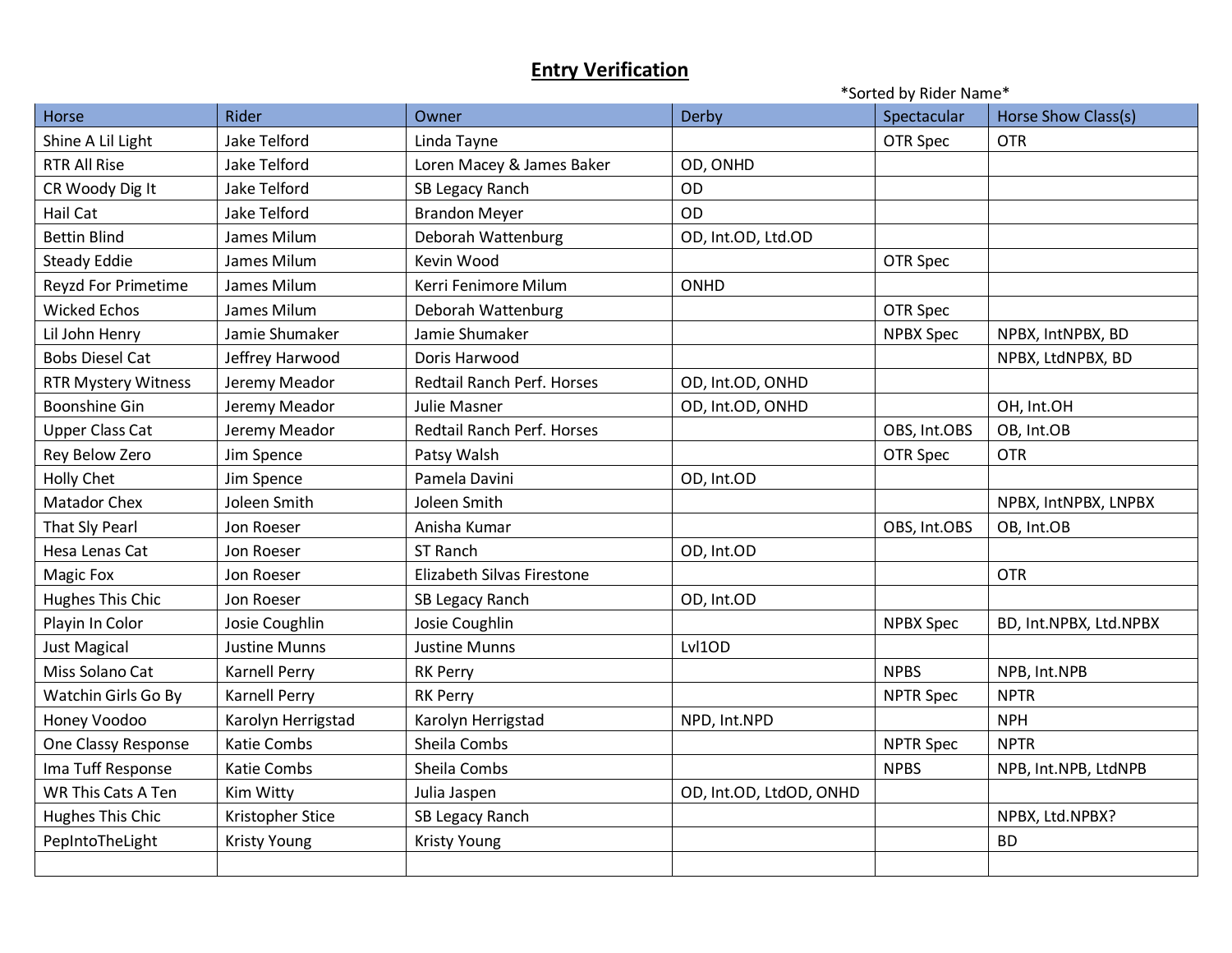|                             | *Sorted by Rider Name*  |                                 |                        |                  |                         |
|-----------------------------|-------------------------|---------------------------------|------------------------|------------------|-------------------------|
| Horse                       | Rider                   | Owner                           | Derby                  | Spectacular      | Horse Show Class(s)     |
| AP Lucky Little Lena        | Laura Kiracofe          | Laura Kiracofe                  |                        | <b>NPBS</b>      |                         |
| <b>Hickory Shiney Time</b>  | Lauren McAlister        | Lauren McAlister                | <b>NPBXD</b>           |                  | LtdNPBX                 |
| <b>Starlights Remington</b> | <b>Leah McKinnies</b>   | <b>Callee Miller</b>            |                        |                  | Int.NPBX                |
| Bambi Merada                | Linda Andreason         | Linda Andreason                 |                        | <b>NPBX Spec</b> | NPBX, Int.NPBX, LtdNPBX |
| Dynamite Kat                | Lindsay Awbrey          | Eric Durden & Lindsay Awbrey    |                        | <b>NPTR Spec</b> |                         |
| Seven S Gypsy Cat           | Lisa Kittel             | Lisa Kittel                     | Lvl1OD                 |                  |                         |
| <b>Starlights Sweet Cat</b> | Lori Seligmann          | Lori Seligmann                  |                        |                  | NPBX, IntNPBX           |
| LadiesFlyFirstClass         | <b>Madison Lillesve</b> | Sarah Lillesve                  | <b>NPD</b>             |                  |                         |
| Got The Money Hunny         | Marcha Duvenage         | Marcha Duvenage & Mark Banfield | Lvl1OD                 |                  |                         |
| Rebelicious                 | <b>Matt Frederick</b>   | Kyle Sayre                      | OD, Int.OD             |                  |                         |
| Forge A Cat                 | <b>Matt Frederick</b>   | John Palleria                   | OD, Int.OD             |                  |                         |
| Peptos Shiney Chic          | Maya Kraft              | Ryan Knudson                    |                        |                  | YCH, Int.NPBX           |
| Shady Lil Tucker            | Melinda Kirkeby         | Melinda Kirkeby                 |                        |                  | NPBX, Int.NPBX          |
| <b>Full Send</b>            | Meryl Reber             | Meryl Reber                     | NPD, Int.NPD           |                  |                         |
| Very Smart Spark            | Michael Helsen          | Jace Sheridan                   | O, IntO, LtdO, Nov.    |                  |                         |
| Still Wright                | Mike Helsen             | Cheryl Haaren                   |                        |                  | OB, Int.OB              |
| Shiney Travalena            | Mike Honald             | Mike Honald                     | NPD, Int.NPD, Lvl 1NPD |                  | <b>NPH</b>              |
| <b>Bet She Can Rock</b>     | <b>Molly Russell</b>    | <b>Molly Russell</b>            | NPD, Int.NPD, Lvl 1NPD |                  |                         |
| Nic It Ona Full Boon        | <b>Nicole Ditmars</b>   | <b>Nicole Ditmars</b>           |                        | NPB Spec         | LtdNPB                  |
| LK Skyline Boon             | Nolan Hansen            | <b>Bernie Kelly</b>             | Lvl1OD                 |                  | Ltd.OH                  |
| Magic Dynamite DR           | Nolan Hansen            | Julia Eva Miller                | Lvl1OD                 |                  |                         |
| Stylish Cat N Jazz          | Pam Myers               | Pam Myers                       |                        | <b>NPBS</b>      | <b>NPB</b>              |
| <b>Rok N Roll</b>           | Pam Myers               | Pam Myers                       | <b>NPD</b>             |                  |                         |
| <b>SJR Spooks Got Gold</b>  | Pamela Walsh            | Pamela Walsh                    |                        |                  | NPBX, Int.NPBX, BD      |
| This Cats Smart Too         | Patricia Anderson       | Patricia Anderson               |                        |                  | NPBX, LNPBX             |
| Cats Royal Knight           | Patricia Hunter         | Patricia Hunter                 |                        | <b>NPBS</b>      | LtdNPB                  |
| <b>Fearless Tomcat</b>      | Patricia Hunter         | Patricia Hunter                 |                        | <b>NPTR Spec</b> | <b>NPTR</b>             |
| Im A Little Bit Nic         | Paul Bonnello           | Howard & Delonna Brewen         | Lvl1OD                 |                  |                         |
| Fly Me To The Boon          | Paul Bonnello           | Celia Westbury                  |                        | OTR Spec         |                         |
| Pac Man Cat                 | Paul Bonnello           | Mother Mayhem Cattle Co.        | Lvl1OD                 |                  |                         |
| RTR Count On Judge          | Preston Martineau       | <b>Preston Martineau</b>        | Lvl1OD                 |                  |                         |